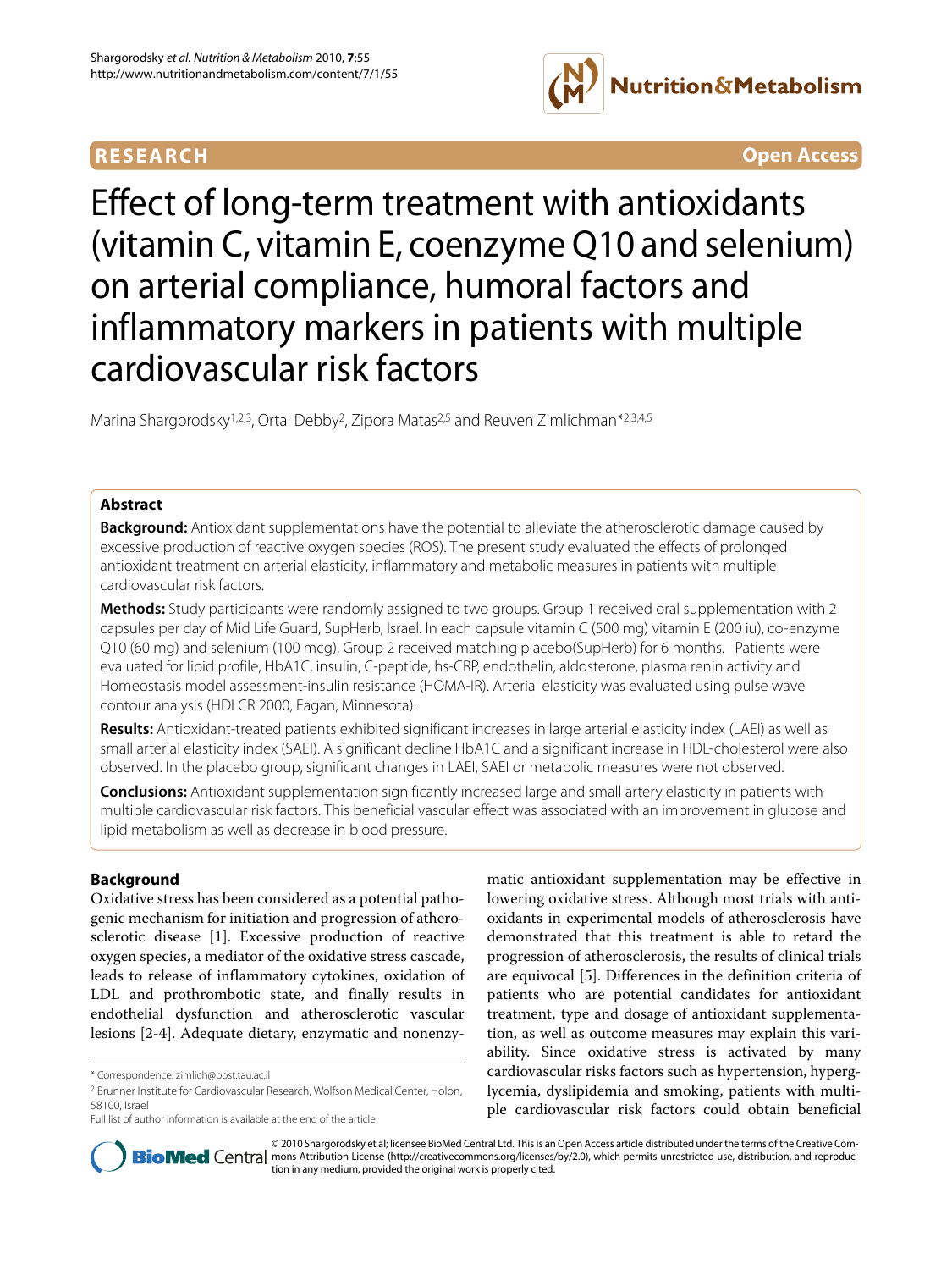effect from antioxidant treatment [\[6](#page-6-4)-[9\]](#page-6-5). Additionally, combinations of dietary antioxidants (vitamin C and vitamin E) with carrier in mitochondrial oxidative phosphorylation (coenzyme  $Q_{10}$ ) and trace elements essential for adequate function of many antioxidant enzymes (selenium) may underlie the synergism between them and amplify the positive antioxidant effect. The present study was designed to determine the effect of antioxidant supplementation with vitamin C, vitamin E, coenzyme  $Q_{10}$ and selenium on arterial compliance, inflammatory and metabolic parameters in patients with multiple cardiovascular risk factors.

## **Methods**

In a randomized, placebo-controlled study 70 patients with at least two cardiovascular risk factors were recruited from the hypertension outpatient clinic at E.Wolfson Medical Center for study participation. Screening procedures included physical examination, complete blood chemistry; complete blood count, urinalysis and electrocardiogram.

Cardiovascular risk factors were defined using the National Cholesterol Education Program risk factors categories: hypertension (systolic blood pressure > = 140 mm Hg and/or diastolic  $BP > 90$  mm Hg and/or taking antihypertensive medication); diabetes (fasting plasma glucose level  $>$  = 126 mg/dl on at least two blood samples and/or taking glucose lowering agents, hypertriglyceridemia ( $>$  = 1.7 mmol/l); low HDL cholesterol level ( $<$  1.03 mmol/l in men and < 1.3 mmol/l in women); or current cigarette smoking.

Patients with a history of unstable angina, MI, CVA or major surgery within the six months preceding entrance to the study were excluded. Patients with unbalanced endocrine disease or any disease that might affect absorption of medications were excluded, as were patients with plasma creatinine > 2 mg/dl, elevation of liver enzymes to more that twice the upper normal limit, and electrolyte abnormalities. Patients included in the study were stabilized on their previous medical treatment in the outpatient clinic for up to three months, and an effort was made not to change treatment during the study. All concomitant medications were kept stable to prevent possible effects on the study parameters.

The study was approved by the Institutional Review Board and the patients signed a full informed consent.

Study participants were randomly assigned to two groups. Group 1 received oral supplementation with 2 capsules per day of Mid Life Guard, SupHerb, Israel. In each capsule vitamin C (500 mg) vitamin E (200 iu), coenzyme Q10 (60 mg) and selenium (100 mcg), Group 2 received matching placebo(SupHerb) for 6 months.

#### **Biochemical parameters**

Blood sampling for full chemistry and metabolic parameters, including fasting glucose, lipid profile, HbA1C, hs-CRP, homocysteine, endothelin, aldosterone, plasma renin activity was performed at baseline and at the end of the study.

## **Arterial Elasticity Measurements**

Arterial compliance measures were performed after an overnight fast and before blood sampling. Measures were performed between 8 and 10 AM, in a quiet, temperature -controlled laboratory. With the subject in a supine position, radial arterial waveforms were recorded for 30 sec. The pressure transducer amplifier system was connected to a specially designed device (Model CR-2000, Hypertension Diagnostics Inc. Eagan, MN). The passive transient response of the arterial vasculature to the initial loading conditions was determined by analyzing the diastolic portion of the pressure pulse-wave form. This technique, which has been validated for its reproducibility and used extensively [\[10](#page-6-6)-[12\]](#page-6-7), was performed with a simple noninvasive radial pulse wave recording and computer analysis of the diastolic decay. This provides separate assessment of the large artery or capacitive compliance (C1) and small artery reflective or oscillatory compliance (C2). Cardiac output and stroke volume were computed from the average waveforms. Systemic vascular resistance (SVR) is calculated as mean arterial pressure (MAP) divided by cardiac output (CO). Arterial elasticity was determined at the baseline visit and at the 3- and 6 -month on-treatment visits.

## **Sample size**

The primary endpoint in the present study was the paired difference in small artery elasticity (SAEI) within each group. With a sample size of  $n = 33$  in each group, the present study was designed to have not less than 80% power to detect a true, within group difference of at least  $1.2 \pm 2$  mL/mm Hg  $\times$  100 in SAEI in each of the two treatment groups assuming a two-tailed alpha of 0.025 (preserving to overall study alpha at 0.05).

## **Statistical analysis**

Analysis of data was carried out using SPSS 10.0 statistical analysis software (SPSS Inc., Chicago, IL, USA, 1999). For continuous variables, such arterial compliance parameters and biochemistry data, descriptive statistics were calculated and reported as mean ± standard deviation. Normalcy of distribution of continuous variables was assessed using the Kolmogorov-Smirnov test (cut off at  $p = 0.01$ ). Categorical variables such as sex and concomitant illnesses were described using frequency distributions and are presented as frequency (%). The t-test for independent samples was used to compare continuous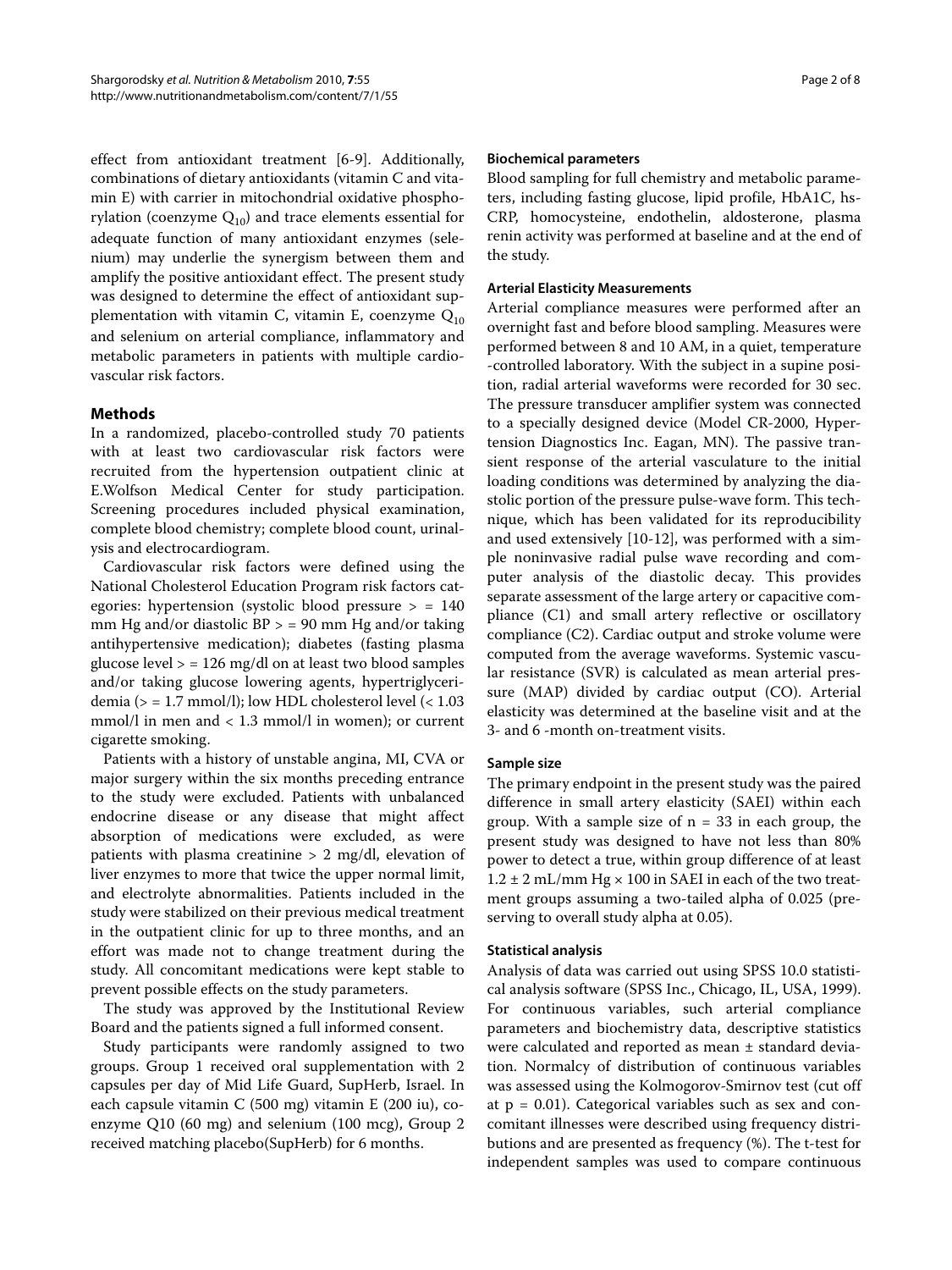variables by treatment group. Categorical variables were compared by treatment group using the chi square test (exact as needed). General linear modeling was used to compare post-treatment continuous variables that differed by treatment group at baseline, including treatment group as the fixed factor and the baseline value of the modeled variable as a covariate. All tests are two-sided and considered significant at p < 0.05.

## **Results**

Demographic and clinical characteristics of the 70 patients with multiple cardiovascular risk factors are presented in Table 1. Group 1 included 36 patients who received oral daily supplementation with vitamin C, vitamin E, coenzyme  $Q_{10}$  and selenium. Group 2 included 34 patients who received placebo. As can be seen, both groups were similar with respect to age, sex, BMI, presence of cardiovascular risk factors, baseline blood pressure level and arterial elasticity parameters. Concomitant medications were similarly distributed in both groups at the start and end of the study.

## **Changes in hemodynamic and arterial elasticity parameters in patients treated with antioxidants**

Table 2 shows six month follow-up of hemodynamic and arterial elasticity parameters in patients received antioxidants. Systolic blood pressure (SBP) decreased significantly from 145.2 +/- 25.4 at baseline to 136.1 +/- 22.3 mmHg after 6 months of treatment ( $p < 0.001$ ). Diastolic blood pressure (DBP) decreased significantly during the treatment period from  $78.4$  +/- 11.7 to  $75.0$  +/- 12.3 mmHg ( $p < 0.034$ ). Heart rate did not change during the study.

LAEI increased from 11.0 +/- 4.4 to 12.7 +/- 4.7 ml/mm Hg  $\times$  100 after 6 months of treatment (p < 0.006) (Figure [1\)](#page-4-0). SAEI increased significantly during the study from 3.3  $+/- 1.9$  to 4.7  $+/- 2.7$  ml/mm Hg  $\times$  100 (p  $< 0.0001$ ) (Figure [2\)](#page-6-8). Although SVR decreased by 11% during the treatment period, this decrease did not reach statistical significance ( $p = 0.102$ ) (Table [2](#page-5-0)).

## **Changes in hemodynamic and arterial elasticity parameters in the control group**

As shown in Table 2, systolic blood pressure as well as diastolic blood pressure did not change significantly during the study ( $p = 0.257$  and  $p = 0.493$ , respectively).

Neither LAEI nor SAEI improved significantly during the treatment period. LAEI was  $12.9 +/- 6.2$  ml/mmHg  $\times$ 100 at baseline and 11.3 +/- 4.3 ml/mmHg  $\times$  100 after 6 months of follow-up ( $p = 0.151$  $p = 0.151$  $p = 0.151$ ) (Figure 1). SAEI was 3.6  $+/- 1.5$  at baseline and 3.7  $+/- 1.9$  ml/mmHg  $\times 100$  at the end of the study ( $p = 0.732$  $p = 0.732$ ) (Figure 2). SVR tended to increase during the study from 1594.7 +/- 351.3 to 1638.7  $+/-$  311.3 dyne  $\times$  sec  $\times$  cm, however this increase did not reach statistical significance ( $p = 0.533$ ) (Table 2).

## **Changes in metabolic and inflammatory parameters during 6-month treatment period**

As shown in Table 2, levels of  $HbA_1C$  decreased significantly from 7.08  $\pm$  1.69% to 6.33  $\pm$  2.3% (p = 0.022) in patients received antioxidants. Additionally, significant increase in HDL-cholesterol ( $p = 0.022$ ) and marginal declines in triglycerides ( $p = 0.058$ ) as well as total cholesterol levels ( $p = 0.074$ ) were observed in antioxidant treated patients.

Metabolic parameters including  $HbA_1C$ , triglycerides, total cholesterol, HDL-cholesterol and CRP did not change in placebo group during the study.

#### **Discussion**

The present randomized, placebo controlled study demonstrates that antioxidant supplementation with vitamin C, vitamin E, coenzyme  $Q_{10}$  and selenium significantly increased large and small artery elasticity in patients with multiple cardiovascular risk factors. This beneficial vascular effect was associated with an improvement in glucose and lipid metabolism as well as significant decrease in blood pressure.

Assessment of arterial function and structure can serve as a surrogate endpoint for prediction of morbid events and for estimation of success of treatment. Pulse wave contour analysis using the modified Windkessel model is one of several noninvasive methods for estimation of arterial properties. Numerous studies performed with the HDI CR-2000 equipment have shown good correlation to age, cardiovascular risk factors and markers of disease [[13\]](#page-6-9). Therapeutic interventions with medications like statins, angiotensin II receptor blocking agents as well as weight loss, have also shown improvement in LAEI and SAEI which may suggest lowering of cardiovascular risk. Nevertheless, no major prospective study associating arterial elasticity with cardiovascular events has been performed. Although PWA using the modified Windkessel model has some limitations, this method provides complementary information about vascular health.

The favorable vascular effect of antioxidants has been observed in vitro and in animal models of atherosclerosis [[14](#page-6-10)[-16](#page-6-11)]. However, data on long-term vascular impact of antioxidant supplementation in humans are limited and controversial. The findings of the present study concur with those of previous study that has shown substantial reduction in the progression of common carotid atherosclerosis during three year treatment with combined supplementation of both vitamin E and vitamin C [\[17](#page-6-12)]. Additionally, the beneficial effect of antioxidant supplementation on LDL oxidation and endothelial flow has been demonstrated [[18,](#page-6-13)[19\]](#page-6-14). Moreover several prospective randomized controlled clinical trials such as Cambridge Heart Antioxidant Study, Secondary Prevention with Antioxidants of Cardiovascular Disease in End-stage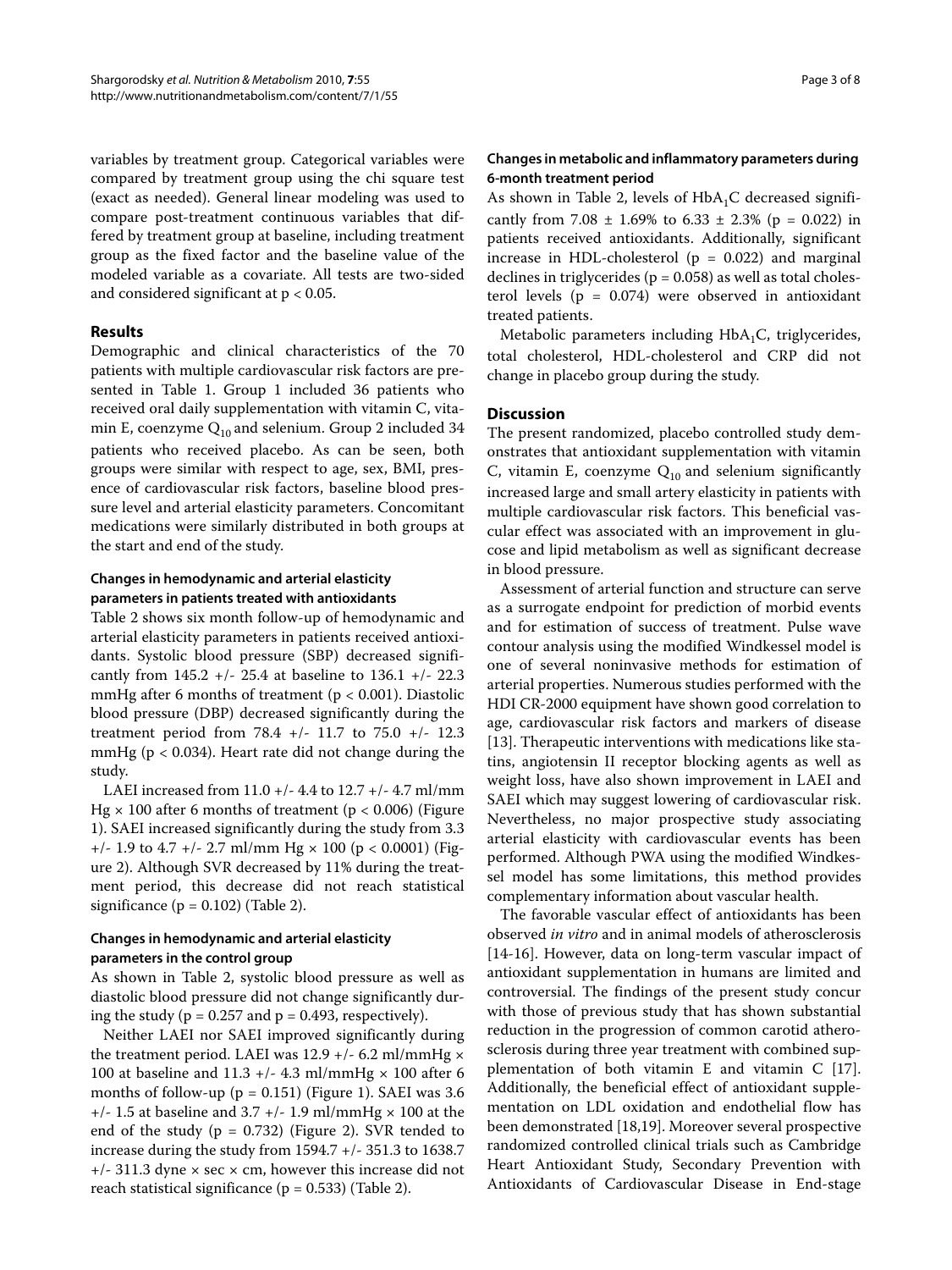| <b>Variables</b>                   | <b>Patients received antioxidants</b> | <b>Patients received placebo</b> | p value |  |
|------------------------------------|---------------------------------------|----------------------------------|---------|--|
|                                    | $n = 36$                              | $n = 34$                         |         |  |
| Age (y)                            | $62.17 \pm 6.21$                      | $62.97 \pm 5.09$                 | 0.559   |  |
| Male/Female                        | 21/13                                 | 15/21                            |         |  |
| BMI                                | $30.10 \pm 4.04$                      | $29.83 \pm 5.06$                 | 0.968   |  |
| Current smokers, n (%)             | 8 (23.53%)                            | 10 (27.8%)                       | 0.684   |  |
| Hypertension, n (%)                | 25 (75.53%)                           | 26 (72.2%)                       | 0.902   |  |
| Diabetes mellitus, n (%)           | 13 (38.23%)                           | 9(25%)                           | 0.233   |  |
| Dyslipidemia, n (%)                | 26 (76.47%)                           | 28 (77.8%)                       | 0.896   |  |
| Obesity, n (%)                     | 17 (50%)                              | 14 (38.9%)                       | 0.349   |  |
| Family history of IHD, n (%)       | 26 (76.5%)                            | 27 (75%)                         | 0.886   |  |
| Concomitant medication:            |                                       |                                  |         |  |
| Statins (%)                        | 25 (73.53%)                           | 27 (75%)                         | 0.888   |  |
| ACEIs/ARBs (%)                     | 19(55.88%)                            | 12 (33.33%)                      | 0.150   |  |
| Diuretics (%)                      | 6 (17.64%)                            | 2(5.56%)                         | 0.112   |  |
| B-blockers (%)                     | 19 (55.89%)                           | 16 (44.4%)                       | 0.338   |  |
| CCB-blockers (%)                   | 10 (29.41%)                           | 11 (30.56%)                      | 0.917   |  |
| Aspirin (%)                        | 13 (38.23%)                           | 16 (44.45%)                      | 0.598   |  |
| Baseline systolic BP (mm/Hg)       | $125.2 \pm 25.4$                      | $138.0 \pm 20.8$                 | 0.203   |  |
| Baseline diastolic BP (mm/Hg)      | $78.4 \pm 11.7$                       | $75.9 \pm 7.8$                   | 0.291   |  |
| Baseline fasting glucose (mg/dl)   | $127.1 \pm 52.8$                      | $118.9 \pm 42.2$                 | 0.476   |  |
| Baseline HbA <sub>1</sub> C (%)    | $7.1 \pm 1.7$                         | $6.8 \pm 1.4$                    | 0.391   |  |
| Baseline total cholesterol (mg/dl) | $201.5 \pm 53.1$                      | $198.8 \pm 50.8$                 | 0.833   |  |
| Baseline LDL Cholesterol (mg/dl)   | $117.5 \pm 43.7$                      | $118.3 \pm 47.1$                 | 0.945   |  |
|                                    |                                       |                                  |         |  |

## **Table 1: Baseline demographic and clinical characteristics of study patient**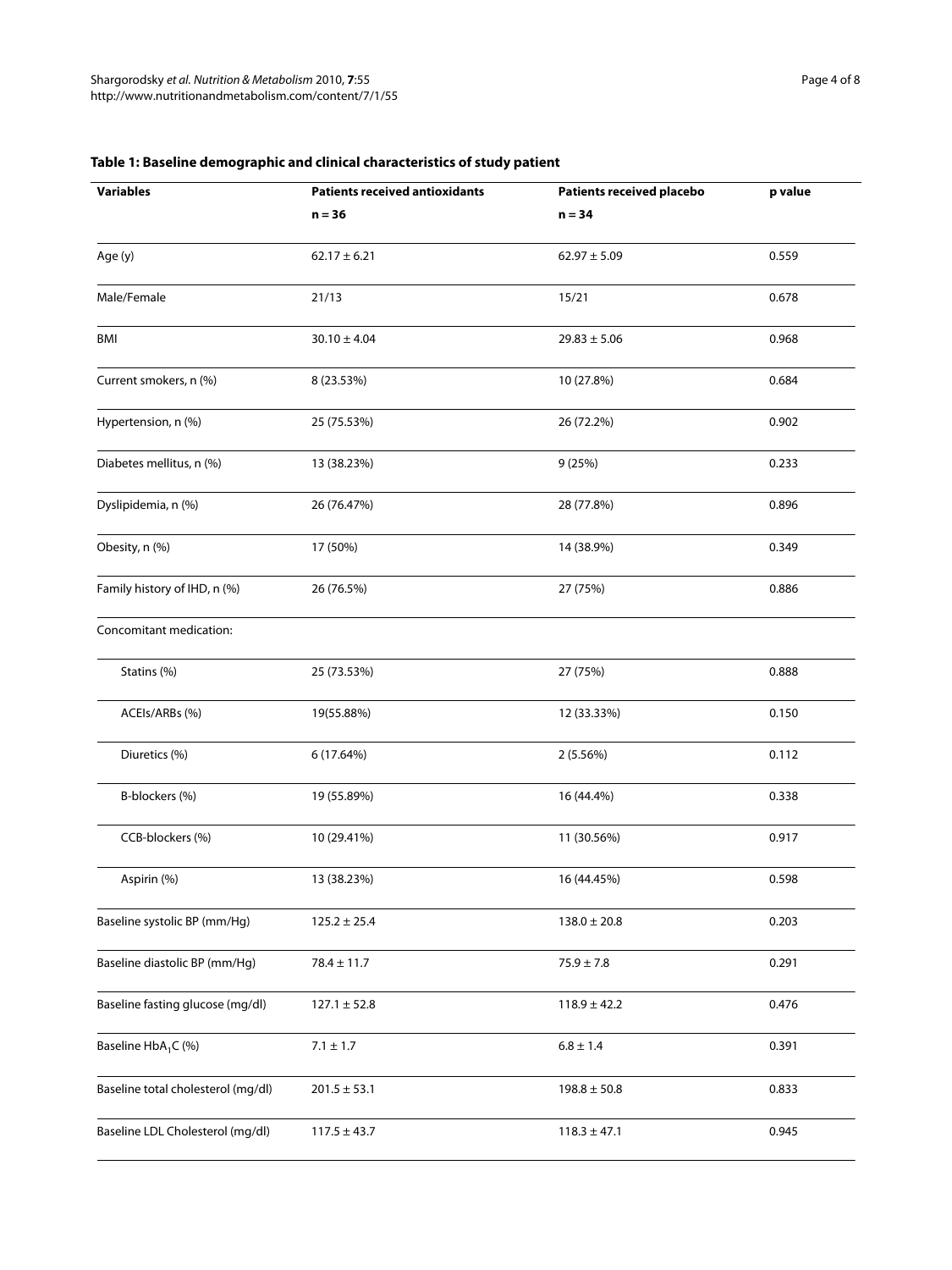| <b>Baseline HDL%</b>                         | $22.1 \pm 4.6$   | $26.0 \pm 5.4$   | 0.004 |
|----------------------------------------------|------------------|------------------|-------|
| Baseline triglycerides (mg/dl)               | $189.5 \pm 95.0$ | $122.8 \pm 56.5$ | 0.001 |
| Baseline hs-CRP (mg/dl)                      | $1.84 \pm 2.9$   | $1.35 \pm 1.6$   | 0.616 |
| Baseline endothelin(fmol/ml)                 | $0.7 \pm 2.6$    | $1.4 \pm 4.8$    | 0.293 |
| Baseline homocysteine (umol/l)               | $9.2 \pm 2.8$    | $8.8 \pm 3.1$    | 0.486 |
| Baseline renin (ng/ml/hr)                    | $1.8 \pm 3.4$    | $1.5 \pm 1.8$    | 0.695 |
| Baseline aldosteron (pg/ml)                  | $7.4 \pm 5.6$    | $6.7 \pm 4.5$    | 0.590 |
| Baseline urine cathacholamines (mg/<br>24 h) | $24.74 \pm 22.4$ | $19.5 \pm 12.1$  | 0.278 |

**Table 1: Baseline demographic and clinical characteristics of study patient (Continued)**

Renal Disease study and Cholesterol Lowering Atherosclerosis Study reported that the administration of antioxidants reduced the risk of cardiovascular disease [\[20-](#page-6-15) [22](#page-6-16)]. Nevertheless, subsequent large interventional studies do not support a benefit from antioxidant supplementation [\[23](#page-6-17)[,24](#page-6-18)]. These clinical trials have demonstrated that vitamin E alone or in combination has no effect on the risk of death or prevention of cardiovascular disease. Moreover, a dose-response meta-analysis has shown that high-dosage vitamin E supplementation was associated with a small but statistically significant increased risk for mortality [\[25](#page-6-19)]. The lack of benefit seen in these clinical trials does not disprove the central role of oxidative stress in atherosclerosis and justify investigating the overall clinical impact of antioxidant treatment.

Although the anti-atherogenic effect of antioxidants has been assessed in several experimental studies, the mechanisms by which these agents inhibit atherosclerosis remain to be clarified. Combined supplementation of vitamin E and C have been shown to inhibit DNA oxidation by  $H_2O_2$  in human lymphocytes, to enhance endogenous plasma and tissue antioxidant defenses and restore endothelium-dependent vasoactivity [\[18](#page-6-13),[26](#page-6-20),[27](#page-6-21)]. Coenzyme  $Q_{10}$  which plays an essential role as an electron car-

<span id="page-4-0"></span>

rier in mitochondrial oxidative phosphorylation, improves endothelial dysfunction in diabetic patients [[28\]](#page-7-0). Finally, selenium as a determinant of antioxidative glutathione peroxidase 1 expression and activity, provides significant protection of the coronary artery endothelium against damage by oxidative stress [\[29](#page-7-1)].

The findings of the present study concur with those of previous studies that have shown substantial reduction in blood pressure and improvement in long-term glycaemic control with oral CoQ supplementation, reduction in plasma glucose and insulin resistance with high doses of vitamin E supplementation and significant reduction in blood pressure levels with vitamin E as well as vitamin C in hypertensive patients [\[30](#page-7-2)-[33\]](#page-7-3). Nevertheless, which particular antioxidant or combination of antioxidants is responsible for the favorable metabolic effect in the present study remains uncertain. Additionally, we cannot exclude the possibility that specific antioxidant combination which was used in the present study, has a contributory effect of on blood pressure, glucose and lipid homeostasis as well as on improvement of vascular elasticity.

In the present study, we did not observe significant changes in humoral factors such as homocystein, endothelin, aldosterone and renin in subjects received antioxidant supplementation. Levels of urine cathecholamines also did not change during the treatment period. These findings emphasize a previously published data which have shown that patophysiologic mechanism of antioxidants action is independent of the changes in plasma concentration of blood pressure modulators, such as renin, aldosterone, endothelin [\[34](#page-7-4)], although the precise mechanism for antioxidant action on the vasculature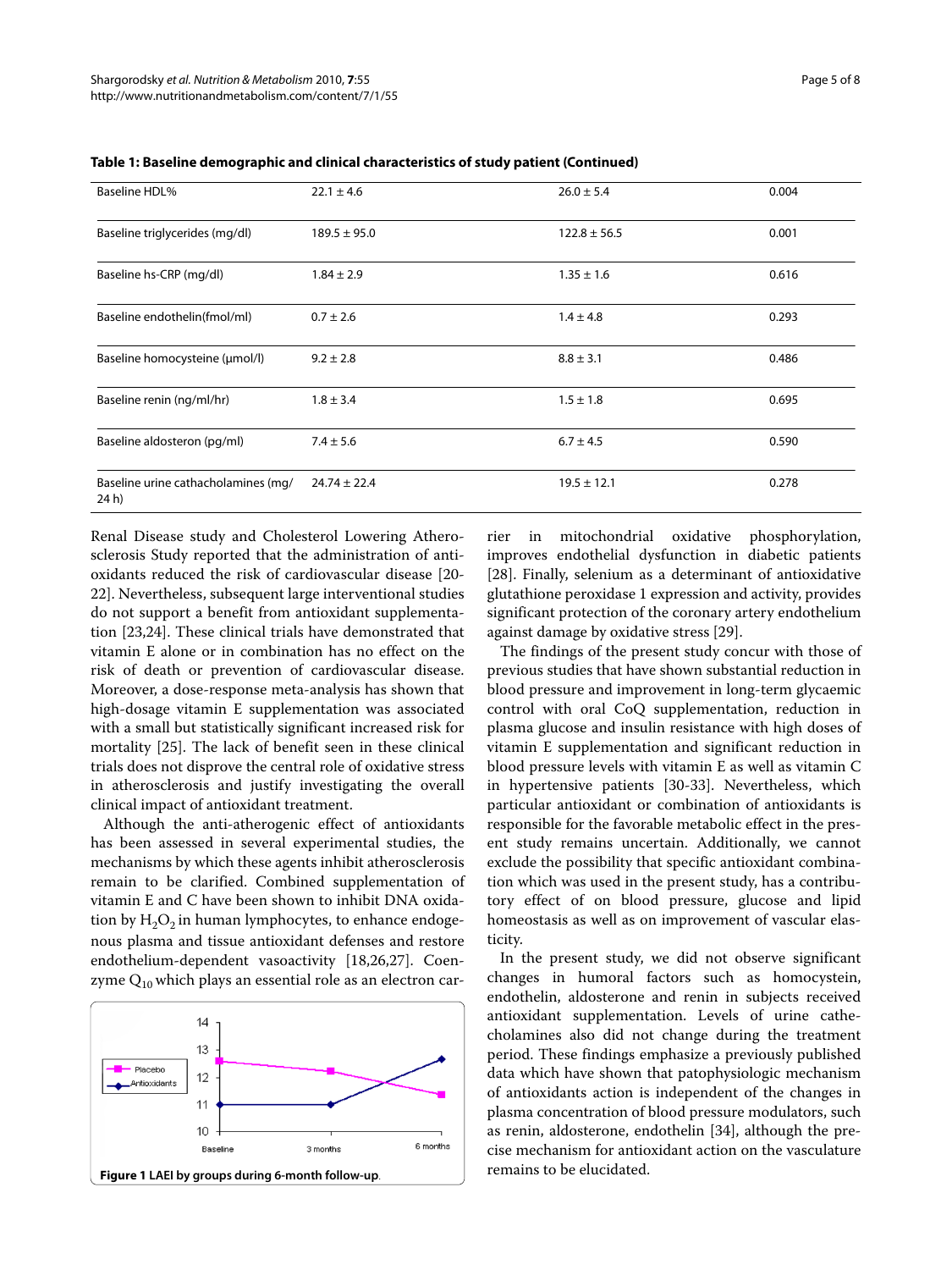| <b>Variables</b>            | <b>Patients received antioxidants</b> |                    |         | Patients received placebo |                    |         |
|-----------------------------|---------------------------------------|--------------------|---------|---------------------------|--------------------|---------|
|                             | baseline                              | 6 month            | p-value | baseline                  | 6 month            | p-value |
| Systolic BP (mm/Hg)         | $145.2 \pm 25.4$                      | $136.1 \pm 22.3$   | 0.001   | $138.0 \pm 20.8$          | $135.0 \pm 21.6$   | 0.257   |
| Diastolic BP (mm/Hq)        | $78.4 \pm 11.7$                       | $75.0 \pm 12.3$    | 0.034   | $75.9 \pm 7.8$            | $75.0 \pm 10.3$    | 0.493   |
| LAEI(ml/mm Hg $\times$ 10)  | $11.0 \pm 4.4$                        | $12.7 \pm 4.7$     | 0.006   | $12.9 \pm 6.2$            | $11.3 \pm 4.3$     | 0.151   |
| SAEI(ml/mm Hg $\times$ 100) | $3.3 \pm 1.9$                         | $4.7 \pm 2.7$      | 0.0001  | $3.6 \pm 1.6$             | $3.7 \pm 1.9$      | 0.732   |
| SVR(dynes-sec/cm5)          | $1817.0 \pm 751.5$                    | $1617.3 \pm 305.2$ | 0.102   | $1594.9 \pm 351.3$        | $1638.7 \pm 311.3$ | 0.533   |
| Glucose(mg/dl)              | $127.0 \pm 52$                        | $129 \pm 62$       | 0.535   | $118.9 \pm 42$            | $123.2 \pm 55$     | 0.496   |
| $HbA_1C(\%)$                | $7.08 \pm 1.69$                       | $6.33 \pm 2.3$     | 0.022   | $6.82 \pm 1.44$           | $6.86 \pm 1.66$    | 0.767   |
| Total Cholesterol(mg/dl)    | $201.5 \pm 53.1$                      | $180.7 \pm 58.3$   | 0.074   | $197.12 \pm 50$           | $186.80 \pm 37.78$ | 0.125   |
| Triglycerides(mg/dl)        | $189 \pm 94$                          | $170.4 \pm 72$     | 0.058   | $124.5 \pm 56.5$          | $127.83 \pm 46.7$  | 0.645   |
| HDL%                        | $22.1 \pm 4$                          | $26.2 \pm 10$      | 0.022   | $26 \pm 5.4$              | $27.11 \pm 5.5$    | 0.212   |
| LDL Cholesterol(mg/dl)      | $116.8 \pm 44.4$                      | $103.4 \pm 47$     | 0.13    | $117.91 \pm 47.9$         | $109.0 \pm 33.1$   | 0.135   |
| hs-CRP(mg/dl)               | $1.94 \pm 3$                          | $0.62 \pm 0.77$    | 0.222   | $1.44 \pm 1.59$           | $0.95 \pm 0.90$    | 0.271   |
| Renin (ng/ml/hr)            | $1.79 \pm 3.4$                        | $2.27 \pm 2.6$     | 0.494   | $1.36 \pm 1.55$           | $1.91 \pm 1.87$    | 0.149   |
| Aldosterone(pg/ml)          | $7.38 \pm 5.6$                        | $8.2 \pm 5.06$     | 0.354   | $6.70 \pm 4.5$            | $7.00 \pm 3.84$    | 0.638   |
| Homocysteine(µmol/l)        | $9.24 \pm 2.82$                       | $9.19 \pm 2.83$    | 0.911   | $8.75 \pm 3.04$           | $9.11 \pm 3.3$     | 0.139   |
| Ur cathacholamines(mg/24 h) | $24.74 \pm 21$                        | $28.5 \pm 19$      | 0.118   | $19.54 \pm 12$            | $22 \pm 20$        | 0.283   |

#### <span id="page-5-0"></span>**Table 2: Change from baseline in homodynamic, arterial stiffness and metabolic variables in each group**

Our study has several limitations. First, the present study contains relatively small number of participants and larger studies are required to establish the beneficial vascular effect of antioxidant supplementation. Second, we did not measure plasma levels of the antioxidants which would have added the information regarding treatment compliance and would have elucidated the pathophysiology for vascular action of antioxidants. Furthermore, since the present study has focused on patients with multiple cardiovascular risk factors, the application of our findings to other patient populations remains uncertain.

#### **Conclusion**

We have demonstrated that combined antioxidant supplementation with vitamin C, vitamin E, coenzyme  $Q_{10}$ and selenium has beneficial effect on glucose and lipid metabolism, blood pressure and arterial compliance in patients with multiple cardiovascular risk factors. The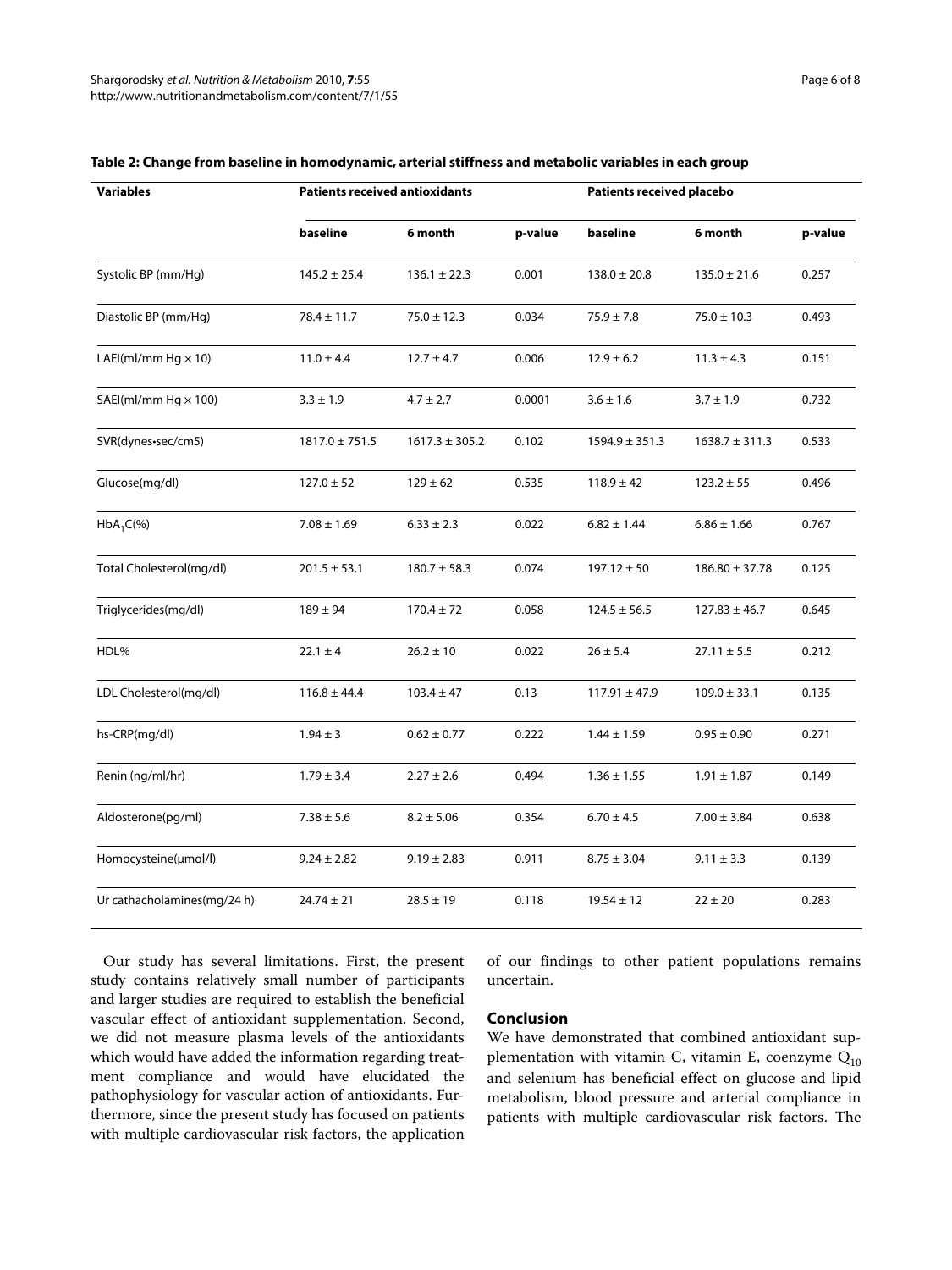<span id="page-6-8"></span>

findings of the present study justify investigating the overall clinical impact of antioxidant treatment in this population.

#### **Abbreviations**

CI: confidence interval; NSAIDs: non-steroidal anti-inflammatory drugs; SD: standard deviation.

#### **Competing interests**

The authors declare that they have no competing interests.

#### **Authors' contributions**

MS, OD, ZM and RZ contributed to the study conception and design. MS, OD and RZ were responsible for the data acquisition. RZ and OD performed the analysis and interpretation of data. ZM carried out the immunoassays. MS were responsible for review the existing literature and for writing the first draft of the paper. All authors performed a critical revision of the manuscript for important intellectual content. All authors read and approved the final manuscript.

#### **Author Details**

1Department of Endocrinology, Wolfson Medical Center, Holon, 58100, Israel, 2Brunner Institute for Cardiovascular Research, Wolfson Medical Center, Holon, 58100, Israel, <sup>3</sup>Sackler School of Medicine, Tel Aviv University, Tel Aviv, Israel, 4Department of Biochemistry, Wolfson Medical Center, Holon, 58100, Israel and 5Department of Medicine, Wolfson Medical Center, Holon, 58100, Israel

#### Received: 7 September 2009 Accepted: 6 July 2010 Published: 6 July 2010

#### **References**

- <span id="page-6-0"></span>1. Stocker R, Keaney JF Jr: Role of oxidative modifications in atherosclerosis**.** Physiol Rev 2004, 84:1381-1478.
- <span id="page-6-1"></span>2. Schleicher E, Friess U: Oxidative stress, AGE, and atherosclerosis**.** Kidney International 2007, 72:S17-S26.
- Griendling KK, FitzGerald GA: Oxidative stress and cardiovascular injury: Part I: basic mechanisms and in vivo monitoring of ROS**.** Circulation 2003, 108:1912-1916.
- <span id="page-6-2"></span>4. Kunsch C, Medford RM: Oxidative stress as a regulator of gene expression in the vasculature**.** Circ Res 1999, 85:753-766.
- <span id="page-6-3"></span>5. Madamanchi NR, Hakim ZS, Runge MS: Oxidative stress in atherogenesis and arterial thrombosis: the disconnect between cellular studies and clinical outcomes**.** J Thromb Haemost 2005, 3:254-267.
- <span id="page-6-4"></span>6. Maxwell SR, Thomason H, Sandler D, LeGuen C, Baxter MA, Thorpe GH, Jones AF, Barnett AH: Poor glycaemic control is associated with reduced serum free radical scavenging (antioxidant) activity in non-insulindependent diabetes mellitus**.** Ann Clin Biochem 1997, 34:638-644.
- 7. Sanguigni V, Pignatelli P, Caccese D, Pulcinelli FM, Lenti L, Magnaterra R, Martini F, Lauro R, Violi F: Increased superoxide anion production by platelets in hypercholesterolemic patients**.** Thromb Haemost 2002, 87:796-801.
- 8. Beswick RA, Dorrance AM, Leite R, Webb RC: NADH/NADPH oxidase and enhanced superoxide production in the mineralocorticoid hypertensive rat**[.](http://www.ncbi.nlm.nih.gov/entrez/query.fcgi?cmd=Retrieve&db=PubMed&dopt=Abstract&list_uids=11711506)** Hypertension 2001, 38:1107-11.
- <span id="page-6-5"></span>9. Morrow JD, Frei B, Longmire AW, Gaziano JM, Lynch SM, Shyr Y, Strauss WE, Oates JA, Roberts LJ: Increase in circulating products of lipid

peroxidation (F2-isoprostanes) in smokers. Smoking as a cause of oxidative damag[e](http://www.ncbi.nlm.nih.gov/entrez/query.fcgi?cmd=Retrieve&db=PubMed&dopt=Abstract&list_uids=7700313)**.** N Engl J Med 1995, 332:1198-203.

- <span id="page-6-6"></span>10. Zieman SJ, Melenovsky V, Kass DA: Mechanisms, pathophysiology, and therapy of arterial stiffness**[.](http://www.ncbi.nlm.nih.gov/entrez/query.fcgi?cmd=Retrieve&db=PubMed&dopt=Abstract&list_uids=15731494)** Arterioscler Thromb Vasc Biol 2005, 25:932-943.
- 11. Giannattasio C, Mancia G: Arterial distensibility in humans. Modulating mechanisms, alterations in diseases and effects of treatment**.** J Hypertens 2002, 20:1889-1899.
- <span id="page-6-7"></span>12. Cohn JN, Finkelstein S, McVeigh G, Morgan D, LeMay I, Robinson J, Mock J: Non- invasive pulse wave analysis for the detection of arterial vascular disease**.** Hypertension 1995, 26:503-508.
- <span id="page-6-9"></span>13. Zimlichman R, Shargorodsky M, Boaz M, Duprez D, Rahn D, Rizzoni D, Payeras AC, Hamm C, McVeigh G: Determination of arterial compliance using blood pressure waveform analysis with the CR-2000 system: Reliability, repeatability, and establishment of normal values for healthy European population**.** Am J Hypertens 2005, 18(1):65-71.
- <span id="page-6-10"></span>14. Hsich E, Segal BH, Pagano PJ, Rey FE, Paigen B, Deleonardis J, Hoyt RF, Holland SM, Finkel T: Vascular effects following homozygous disruption of p47(phox): An essential component of NADPH oxidase**.** Circulation 2000, 101:1234-1236.
- 15. Chen X, Touyz RM, Bae Park J, Schiffrin EL: **Antioxidant effects of vitamins** C and E are associated with altered activation of vascular NADPH oxidase and superoxide dismutase in stroke-prone SHR**.** Hypertension 2001, 38:606-611.
- <span id="page-6-11"></span>16. Wu BJ, Kathir K, Witting PK, Beck K, Choy K, Li C, Croft KD, Mori TA, Tanous D, Adams MR, Lau AK, Stocker R: Antioxidants protect from atherosclerosis by a heme oxygenase-1 pathway that is independent of free radical scavenging**.** J Exp Med 2006, 203:1117-1127.
- <span id="page-6-12"></span>17. Salonen JT, Nyyssönen K, Salonen R, Lakka HM, Kaikkonen J, Porkkala-Sarataho E, Voutilainen S, Lakka TA, Rissanen T, Leskinen L, Tuomainen TP, Valkonen VP, Ristonmaa U, Poulsen HE: Antioxidant Supplementation in Atherosclerosis Prevention Study (ASAP): a randomized trial of the effect of vitamins E and C on 3-year progression of carotid atherosclerosis**.** J Intern Med 2000, 248:377-386.
- <span id="page-6-13"></span>18. Plotnick GD, Corretti MC, Vogel RA: Effect of antioxidant vitamins on the transient impairment of endothelium-dependent brachial artery vasoactivity following a single high-fat meal**[.](http://www.ncbi.nlm.nih.gov/entrez/query.fcgi?cmd=Retrieve&db=PubMed&dopt=Abstract&list_uids=9388088)** JAMA 1997, 278:1682-1686.
- <span id="page-6-14"></span>19. Devaraj S, Jialal I: Low-density lipoprotein postsecretory modification, monocyte function, and circulating adhesion molecules in type 2 diabetic patients with and without macrovascular complications: the effect of α-tocopherol supplementation**.** Circulation 2000, 102:191-196.
- <span id="page-6-15"></span>20. Stephens NG, Parsons A, Schofield PM, Kelly F, Cheeseman K, Mitchinson MJ: Randomised controlled trial of vitamin E in patients with coronary disease: Cambridge Heart Antioxidant Study (CHAOS)**.** Lancet 1996, 347:781-786.
- 21. Boaz M, Smetana S, Weinstein T, Matas Z, Gafter U, Iaina A, Knecht A, Weissgarten Y, Brunner D, Fainaru M, Green MS: Secondary prevention with antioxidants of cardiovascular disease in endstage renal disease (SPACE): randomised placebo-controlled trial**.** Lancet 2000, 356:1213-1218.
- <span id="page-6-16"></span>22. Brown BG, Zhao XQ, Chait A, Fisher LD, Cheung MC, Morse JS, Dowdy AA, Marino EK, Bolson EL, Alaupovic P, Frohlich J, Albers JJ: Simvastatin and niacin, antioxidant vitamins, or the combination for the prevention of coronary disease**.** N Engl J Med 2001, 345:1583-1592.
- <span id="page-6-17"></span>23. Yusuf S, Dagenais G, Poque J, Bosch J, Sleight P: Vitamin E supplementation and cardiovascular events in high-risk patients. Heart Outcomes Prevention Evaluation Study Investigators**.** N Engl J Med 2000, 342:154-160.
- <span id="page-6-18"></span>24. Collaborative Group of the Primary Prevention Project: Low-dose aspirin and vitamin E in people at cardiovascular risk: a randomized trial in general practice**.** Lancet 2001, 357:89-95.
- <span id="page-6-19"></span>25. Miller ER, Pastor-Barriuso R, Dalal D, Riemersma RA, Appel LJ, Guallar E: Meta-analysis: high-dosage vitamin E supplementation may increase all-cause mortality**[.](http://www.ncbi.nlm.nih.gov/entrez/query.fcgi?cmd=Retrieve&db=PubMed&dopt=Abstract&list_uids=15537682)** Ann Intern Med 2005, 142:37-46.
- <span id="page-6-20"></span>26. Brennan LA, Morris GM, Wasson GR, Hannigan BM, Barnett YA: The effect of vitamin C or vitamin E supplementation on basal and H2O2-induced DNA damage in human lymphocytes**.** Br J Nutr 2000, 84:195-202.
- <span id="page-6-21"></span>27. Dusinská M, Kazimírová A, Barancoková M, Beno M, Smolková B, Horská A, Raslová K, Wsólová L, Collins AR: Nutritional supplementation with antioxidants decreases chromosomal damage in humans**.** Mutagenesis 2003, 18:371-376.